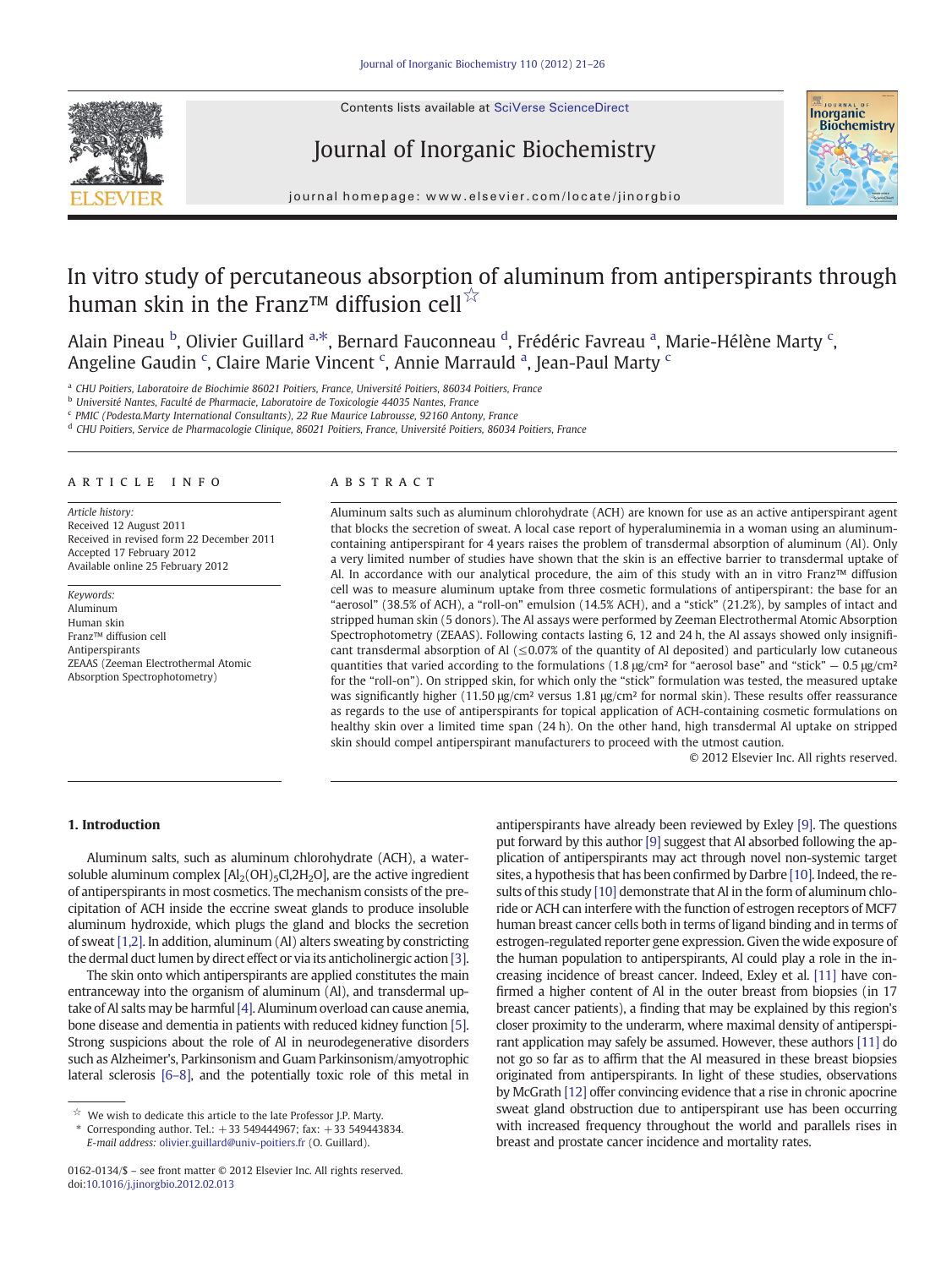Consequently, given the possibly negative effects of antiperspirants on human health, questions arise with regard to the transdermal uptake of Al [\[13\].](#page-5-0) Even though it has been reported that aluminum chloride can be absorbed through the skin of mice [\[14\],](#page-5-0) in vivo animal models may not be relevant, since the epidermal structure of the mouse is based on only 2 or 3 cell layers, as opposed to 20 to 30 in humans. The one published in vivo study in human (2 healthy volunteers) was performed by Flarend et al. [\[15\]](#page-5-0) with a single application of ACH with occlusive bandage using radiolabeled aluminum  $(^{26}$ Al). They showed [\[15\]](#page-5-0) that only 0.012% of the applied aluminum was absorbed. In contrast, Guillard et al. [\[16\]](#page-5-0) have reported uptake of Al from an underarm antiperspirant to a toxic level of about 4 μM in blood plasma, which returned to the normal range about eight months (0.1–0.3 μM) after discontinuation of 4 years of antiperspirant use. Along with hyperaluminemia in this woman, the authors observed symptoms of bone pain, extreme fatigue with normal neuropsychological and electroencephalographic tests and without any truly clear explanation concerning possibly overly high plasma aluminum [\[17\]](#page-5-0).

As a result of these studies, the French Ministry of Health and FEBEA (Fédération des Entreprises de la Beauté, Paris, France) initiated an in vitro study of Al on the human skin as regards to the possible cutaneous penetration on healthy and stripped skin of the different commercial antiperspirant formulas.

Subsequent to the validation of the analytical procedure for the Al assay with different media on human skin using a Franz™ diffusion cell [\[18\],](#page-5-0) the aim of this study was to measure the in vitro human percutaneous absorption and skin distribution of ACH incorporated at different concentrations in three cosmetic formulations: a base for "aerosol" (38.5% of ACH); a "roll-on" emulsion (14.5% of ACH); a "stick" (21.2% of ACH) on normal and on stripped skin. In more, calculation of the quantities of Al deposited on the skin in the Franz™ cell with respect to the physiological application conditions helps to render the experimentation relevant to human exposure.

This percutaneous absorption study was conducted according to the OECD (Organization for Economic Cooperation and Development, 428 guideline 2004, [http://iccvam.niehs.nih.gov/SuppDocs/FedDocs/](http://iccvam.niehs.nih.gov/SuppDocs/FedDocs/OECD/OECDtg428.pdf) [OECD/OECDtg428.pdf](http://iccvam.niehs.nih.gov/SuppDocs/FedDocs/OECD/OECDtg428.pdf)) and the SCCP (Scientific Committee on Consumer Products, guidelines 2003, [http://ec.europa.eu/health/ph\\_risk/](http://ec.europa.eu/health/ph_risk/committees/sccp/documents/out242_en.pdf) [committees/sccp/documents/out242\\_en.pdf](http://ec.europa.eu/health/ph_risk/committees/sccp/documents/out242_en.pdf)). This in vitro technology is considered as a validated alternative test and accepted as such by the Scientific Committee on Consumer Products.

# 2. Materials and methods

#### 2.1. Cosmetic formulations tested

All cosmetic formulations and their certifications of analysis were supplied by Unilever Laboratories (Seacroft, Leeds, UK); a base for aerosol (38.5% of ACH), a roll-on emulsion (14.5% of ACH) and a stick (21.2% of ACH).

#### 2.2. Skin biopsies

The five skin biopsies were obtained from the abdominal skin of a bank of Caucasian humans ranging in age from 29 to 52 years through cosmetic surgery. Skin biopsies were cleared of adhering subcutaneous fat.

# 2.3. Reagents

# 2.3.1. Receptor Fluids

- Phosphate buffer saline pH 7.4 Sigma ref: P4417 (St. Louis, MO, USA)+ 0.1% (w/v) sodium azide (Scharlau, Chemie, S.A., Spain) in ultrapure water.

- Phosphate buffer saline pH  $7.4 + 0.1%$  (w/v) sodium azide  $+ 5%$ (w/v) Brij 98 (Acros organics, Fisher Scientific, Illkirch, France) in ultrapure water.

# 2.3.2. Washing solutions

- Brij 98 to 5% (w/v) in ultrapure water.
- HNO<sub>3</sub> 65% (Suprapur® Merck, Darmstadt, Germany) to 0.063% (v/v) in ultrapure water.

# 2.3.3. Analytical reagents

All chemicals for measurements of Al were suprapure quality and purchased from Merck (Darmstadt, Germany), Perkin-Elmer, (Norwalk, CT, USA), Sigma (St Louis, MO, USA) and VWR International (Strasbourg, France). Purified water with a specific resistance > 18 M $\Omega$ /cm was obtained with an osmosis system (Permo, Département Industrie, BWT France S.A.S.).

# 2.4. Equipment

#### 2.4.1. Cleaning of the glassware

All materials were washed and soaked overnight in HCl 36 M solution (Suprapur® Merck Darmstadt, Germany) diluted at 10% (v/v) with ultrapure water. Next, they were rinsed five times with ultrapure water and then checked for Al contamination [\[18\]](#page-5-0).

#### 2.4.2. Franz™ diffusion cell

Percutaneous absorption was studied quantitatively, in vitro, on human full skin biopsies mounted in Franz™ diffusion cell ([Fig. 1](#page-2-0)) (Laraspiral, Dijon, France) with an offered surface for diffusion of 1.76 cm<sup>2</sup>. The dermal part of the skin was bathed with a saline solution in which the substance absorbed through the skin was assayed over time.

The skin biopsy was mounted in horizontal position between the two parts of the cell demarcating two compartments, one on each side of the sample: the "donor" compartment consisted of a glass cylinder with a surface of  $1.76 \text{ cm}^2$  accurately defined, applied to the upper side of the skin; a "dermal receptor" compartment (containing the Receptor Fluid) applied to the lower side of the skin, consisted of a 6 mL fixed volume compartment, with a sampling port for analysis.

The two compartments were held in place by a horseshoe clamp, and water tightness was provided by the skin maintained between them. The "dermal" receptor compartment was filled with a Receptor Fluid made of phosphate buffer saline (pH 7.4) containing 0.1% sodium azide as a preservative and 5% of Brij 98 polyoxyethylene oleyl ether as a non-ionic solubilizer. Aluminum chlorohydrate is soluble in this solution and tissue viability conditions have been fully respected. The "dermal" compartment was immersed in a water bath in order to maintain the epidermal surface temperature at about  $+32 \pm 2$  °C.

Homogeneous distribution of the temperature of the dermal compartment was maintained by a magnetic stirring bar, with the diffusion cell mounted on a stirring device.

Samples of the fluid contained in the "dermal" compartment (Receptor Fluid) were collected from the sampling port during the study and at the end of the diffusion time. During the contact of the product with the skin, the upper portion, i.e. the "donor epidermal" compartment, was open to the air, thereby exposing the epidermis to the ambient conditions of the laboratory environment, or was under occlusion with Parafilm® "M", when the artificially damaged skin was studied.

Quality control of skin thickness was performed for each skin sample before mounting on a diffusion cell using a specific device (calibrated plastic wedge of 513 μm with a thickness control system and a reading to 1/100 mm). Skin samples were then randomized and mounted in the diffusion cells without being subject to any other treatment.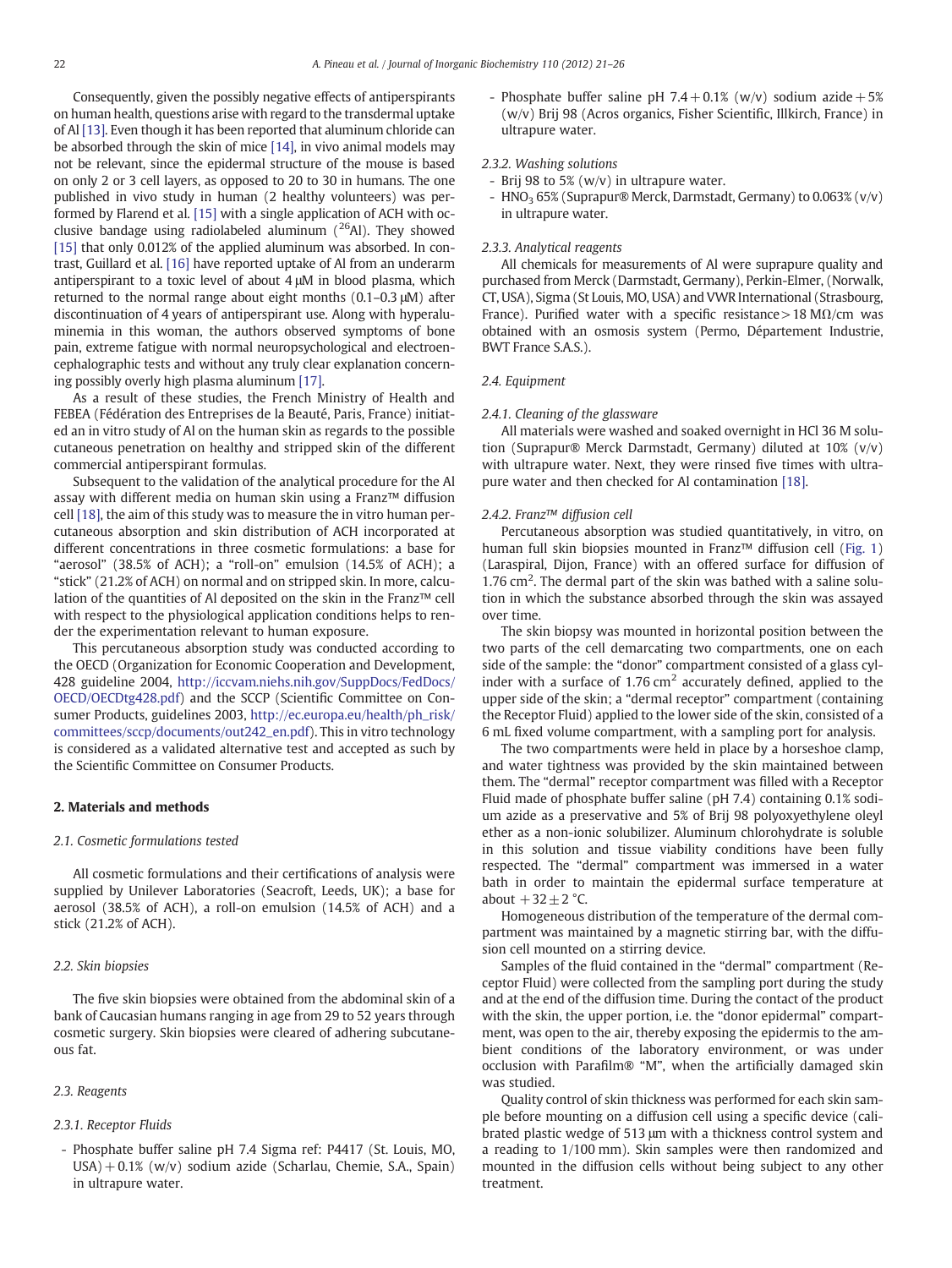<span id="page-2-0"></span>

Fig. 1. Franz™ diffusion cell (static type).

The integrity of the skin barrier and the water tightness of the experimental model were verified for each diffusion cell before application of the cosmetic products, by measuring transepidermal water loss (TEWL). The measurement was performed directly on the epidermal compartment using an evaporimeter (Tewameter™, Courage & Khazaka, Köln Germany). The probe was left in place on the skin surface for 2 min; the TEWL was then recorded for one minute. Any cell presenting an abnormal TEWL, compared to the other cells used for the test and to data from the literature [\[19\],](#page-5-0) was recorded in the laboratory notebook.

# 2.4.3. Apparatus

2.4.3.1. Digestion Device. Tissues (epidermis, dermis or strips) were digested with DigiPREP apparatus purchased from SCP Science (Courtaboeuf, France).

2.4.3.2. Spectrophotometer. The entire system was from Perkin-Elmer Corp. (Norwalk, CT06856, USA). Analyses were performed on a Zeeman Longitudinal-effect flameless atomic absorption spectrophotometer, model Aanalyst 600, equipped with an AS 800 autosampler (ZEAAS). The wavelength of the hollow cathode lamp (Lumina® Lamp) was 309.3 nm and the slit width was 0.7 nm. The injected volume was 20μL on the platform. All results are based on peak area measurements.

# 2.5. Methodology

As Al is an ubiquitous element, great care was taken at all stages of preparation to avoid any risk of sample contamination. Details of procedure have been described by Pineau et al. [\[20\]](#page-5-0) concerning sampling conditions for trace elements.

The in vitro study was conducted in a clean laboratory environment. Tissues digestion was conducted in fume cupboards and Al measurement in a laminar flow bench, both in a clean laboratory.

#### 2.5.1. Skin test

The three cosmetic formulations were applied on each sample of normal skin. A "stick" formulation was also studied, under occlusion with Parafilm® "M", on the same skin samples artificially damaged by tape stripping (stripped skin). The tape strip, 2.5 cm wide 3 M Micropore™, was applied 10 times consecutively under a constant controlled pressure of 135 g/cm², using a 500 g brass weight device.

For each formulation, 10 diffusion cells (2 cells/donor, 5 donors for all tests) were prepared on the day of application of the cosmetic formulations. Control of skin sample quality was then performed, and the accuracy of the weighing procedures was verified with certified weights. The procedure consists in weighing a precise quantity of the tested formulation, in applying it to the surface of the skin, and converting the weight into a quantity per cm².The receptor fluid liquid is continuously maintained under magnetic stirring. For the "aerosol" base (38.5% of ACH):  $4.56 \pm 0.50$  mg (amount exactly known) of the formulation (corresponding to  $2.59 \pm 0.28$  mg/cm<sup>2</sup>) was applied on the entire surface of the epidermis circumscribed by the cylinder. For the "roll-on" emulsion (14.50% ACH):  $8.01 \pm 0.50$  mg of the formulation  $(4.55 \pm 0.28 \text{ mg/cm}^2)$  was applied and for the "stick" (21.2% ACH) involving normal skin:  $5.46 \pm 1.13$  mg of the formulation  $(3.10 \pm 0.64 \text{ mg/cm}^2)$  was applied. For the stripped skin:  $6.35 \pm 1.27$  mg of the stick of the formulation  $(3.61 \pm 0.72$  mg/cm<sup>2</sup>) was applied.

All formulations were applied accurately using a plastic spatula. The skin surface was left open in contact with the atmosphere of the laboratory (non-occluded situation). For stripped skin, the skin surface was occluded with Parafilm® "M".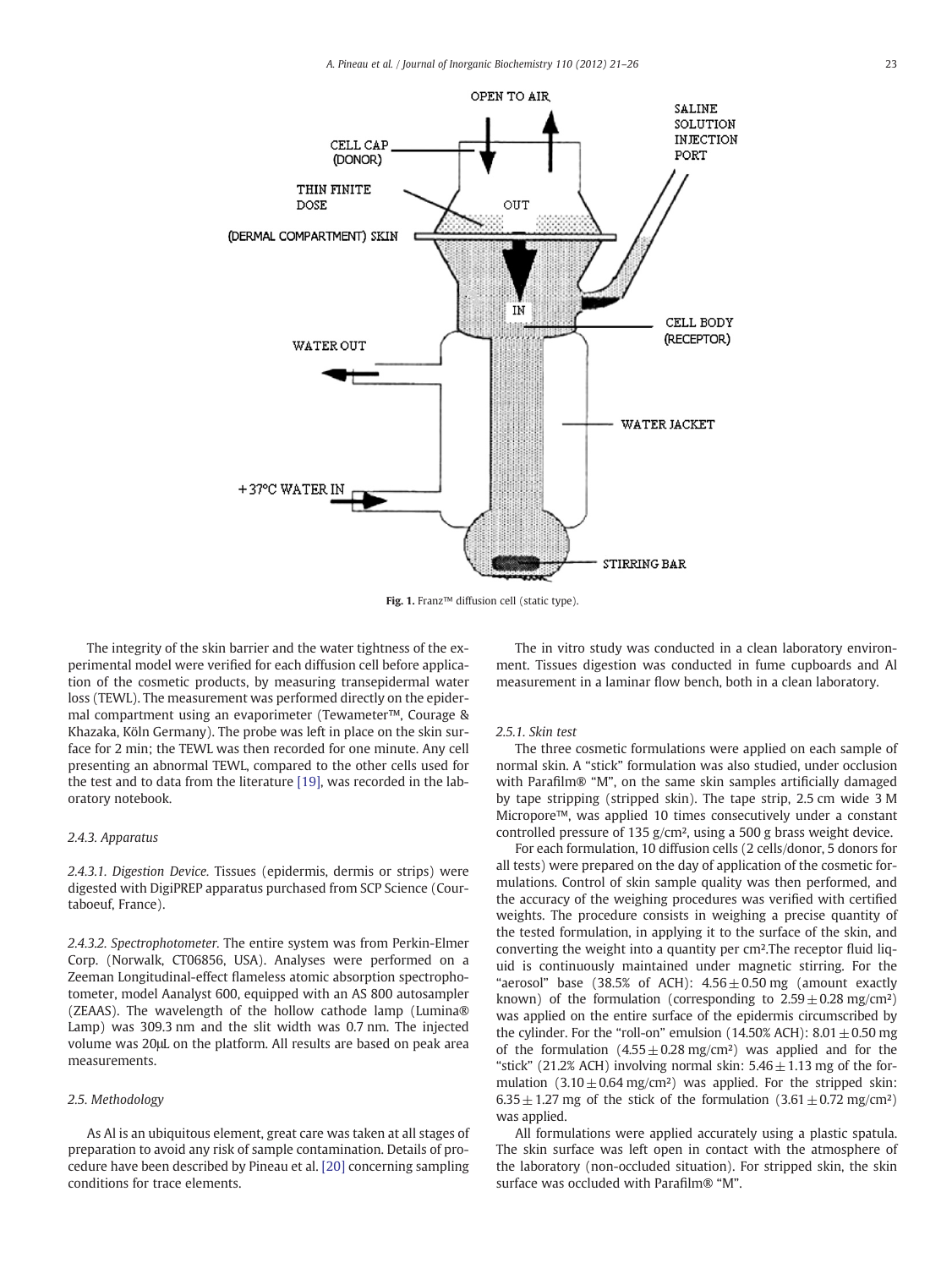Contact between the skin and the formulations was maintained for 24 h after the application. Samples of the Receptor Fluid of the "dermal" compartment were collected at 6 h, 12 h and 24 h.

At the end of the 24-hour diffusion period, the surface of the skin and the glass donor part of the cell were washed to remove the excess of formulation as follows: three times 1 mL of 5% Brij 98 solution followed by wiping with two dry q-tips. The residual products in these cotton buds and liquids were extracted by contact during 48 h in 0.063% nitric acid solution. These solutions were named "washing liquids". After washing of the skin surface, the cells were dismantled, and the different skin layers were separated.

#### 2.5.2. Tissue separation

The horny layer was first removed by tape stripping with 3 M Micropore™ adhesive tape applied on the skin for a few seconds under a constant controlled pressure  $(33 g/cm<sup>2</sup>)$  with a 100 g brass weight. Three strips were collected  $(S_1 \text{ to } S_3)$ . The epidermis and dermis were then separated mechanically, using forceps. They were put respectively in vials and in a dry-heat oven  $(+50 °C)$  for 24 h. Before being assayed, all samples (washing liquids, horny layer, epidermis, dermis and Receptor Fluids) were stored at −20 °C.

# 2.5.3. Aluminum measurement

2.5.3.1. Tissue preparation. Tissues (epidermis, dermis or strips) were digested in Sarstedt (Nümbrecht, Germany) tubes with 1 mL (v/v) HNO<sub>3</sub> 65% (12 M) (Suprapur® Merck, that is to say 14 N) left overnight at room temperature. After 24 h, tissues were heated at  $+100$  °C (DigiPrepApparatus) for 1 h, keep cooling and then completed with 4 mL ultrapure water containing 1% (v/v) Triton X-100 (Sigma). The clear and homogeneous solutions, which left no deposit, were analyzed by ZEAAS. Each selected tissue was digested according to the method of Van Ginkel et al. [\[21\]](#page-5-0) as modified for dry-weight samples.

# 2.5.3.2. Preparation of working standards.

### - Receptor Fluid and washing liquid preparation

An aluminum standard solution  $[1000 \mu g/L$  with 0.1 N HNO3  $(v/v)$ ] was prepared in Sarstedt tubes by appropriate dilution of the stock 1 g/L (Perkin-Elmer) in 2% (v/v)  $HNO<sub>3</sub>$  (Merck). From this standard solution, all working standards (20–40–80 μg/L and 50–100–200 μg/L) were made in Sarstedt tubes, by dilution with phosphate buffer saline, 0.1% (w/v) sodium azide, 5% (w/v) Brij 98 in ultrapure water. Aluminum measurements were performed in triplicate analysis (mean $\pm 1$  SD).

- Epidermis, dermis and strips

Solutions were prepared in the different Sarstedt tubes.

2.5.3.3. Graphite furnace program. The basic settings used for the graphite furnace for Receptor Fluid, washing liquid, epidermis, dermis and strips are given in Guillard et al. [\[18\].](#page-5-0) The graphite furnace program was adapted to the "Stabilized Temperature Platform Furnace" (STPF) concept [\[22\].](#page-5-0)

2.5.3.4. Quality assurance. Each Al calibration was monitored by controls carried out in the laboratory for each matrix (Receptor Fluid, washing solution, dermis, epidermis or strips) [\[18\].](#page-5-0) In addition, analytical performance was monitored by participation in two interlaboratory surveys, the Quebec Toxicology Center Interlaboratory Comparison Program [\[23\]](#page-5-0) and the Worldwide Interlaboratory Aluminum Quality Control [\[24\].](#page-5-0)

#### 2.5.4. Statistical analysis

Analyses of variance were calculated on all the parameters for each formulation using the computer Software STATVIEW (Apple Macintosh, USA). Descriptive statistics were calculated on all the parameters for each formulation using the computer software Excel™ 2000 (Microsoft, USA). To detect any statistically aberrant value within the general "population" of the diffusion cells, all data obtained were tested by the Dixon test. The statistical comparison between all the formulations was done by an analysis of variance (ANOVA, Scheffe test).  $p<0.05$  was considered statistically significant.

### 3. Results and discussion

# 3.1. Skin quality control

The thickness and TEWL of each skin sample were measured before the application of the formulations. The overall thickness of the normal human skin samples was  $1406 \pm 331$  μm, and  $1362 \pm 302$  μm for the stripped skin [\(Table 1\)](#page-4-0). The mean TEWL of all the normal human skin samples was  $4.33 \pm 1.40$  g/m<sup>2</sup>.h. The usefulness of such a measurement in vitro of TEWL consists in its verifying, in comparison with physiological values, the quality of the skin biopsies used for the diffusion tests, and the efficacy of the tape stripping. This value is classical for the human healthy skin obtained from the abdomen. The mean TEWL of all the stripped human skin samples was  $12.38 \pm 5.12$  g/m<sup>2</sup>.h.

### 3.2. Aluminum chlorohydrate percutaneous absorption

With regards to the aerosol base (38.5% of ACH), the substance possibly absorbed through the skin was assayed over time. On account of the viscosity of the aerosol, it was not possible to deposit more than  $4.56 \pm 0.50$  mg of aerosol  $(2.59 \pm 0.28$  mg/cm<sup>2</sup>), corresponding to  $248.5 \pm 27.09$  μg/cm<sup>2</sup> of Al.

The quantities of deposited Al expressed in mg/cm² d'ACH and in μg/cm² of Al are shown in [Table 1.](#page-4-0) Analysis of the results reveals highly significant differences between the quantities of Al deposited in the form of aerosol base, roll-on emulsion or stick ( $p<0.0001$ ). By contrast, the difference between stick normal skin and stick stripped skin is not significant.

The percutaneous absorption of Al may be expressed in μg/cm² as recovered in horny layer, viable epidermis, dermis and Receptor Fluid [\(Table 2](#page-4-0)). Analysis of the results involving the viable epidermis shows relative homogeneity as concerns the quantities of Al retained on normal skin, irrespective of the formulation. On the other hand, with stick formulation, stripped skin retains more Al, a finding that entails highly significant differences between tests on normal skin and tests on stripped skin  $(p<0.005)$ .

As concerns the dermis [\(Table 2](#page-4-0)), the same observation holds true with  $p<0.0001$ , even for amounts of Al that are 2 to 5 times lower. As for the Receptor Fluid taken after 24 h of contact, the measured amounts of Al are negligible ( $<$ 0.1 μg/cm<sup>2</sup>) and quite close to the figures recorded with blank samples. With the estimated level of absorption of Al from ACH of 0.012% (about 1/10.000) as described by Flarend et al. [\[15\],](#page-5-0) we can evaluate Al concentration in Receptor Fluid at about 7.3 μg/L for the aerosol. In the framework of our experimental conditions for roll-on and stick in normal skin, the theoretical results involving the two formulations are close to 4.8 μg/L. Lastly, as concerns the stick on stripped skin, the expected concentration in the Receptor Fluid comes to 5.5 μg/L. Such low Al concentrations come close to constituting an unusually accurate analytical performance (LOD: 1 μg/L; LOQ: 3 μg/L).

The amount of Al observed in the stripped skin at the levels of both the viable epidermis and the dermis underscores quantities significantly higher than those measured in the same tissues in the normal skin ([Table 2\)](#page-4-0). These observations justify a targeted analysis of the horny layer, which is divided into three strips  $(S_1$  to  $S_3)$ [\(Table 3](#page-4-0)). Irrespective of the cosmetic formulation (normal skin), the Al quantities  $(\mu g/cm^2)$  in the horny layer invariably exceed those observed in the epidermis. Moreover, horny layer  $S_1$  systematically displays a maximally high amount of Al. Sequential analysis of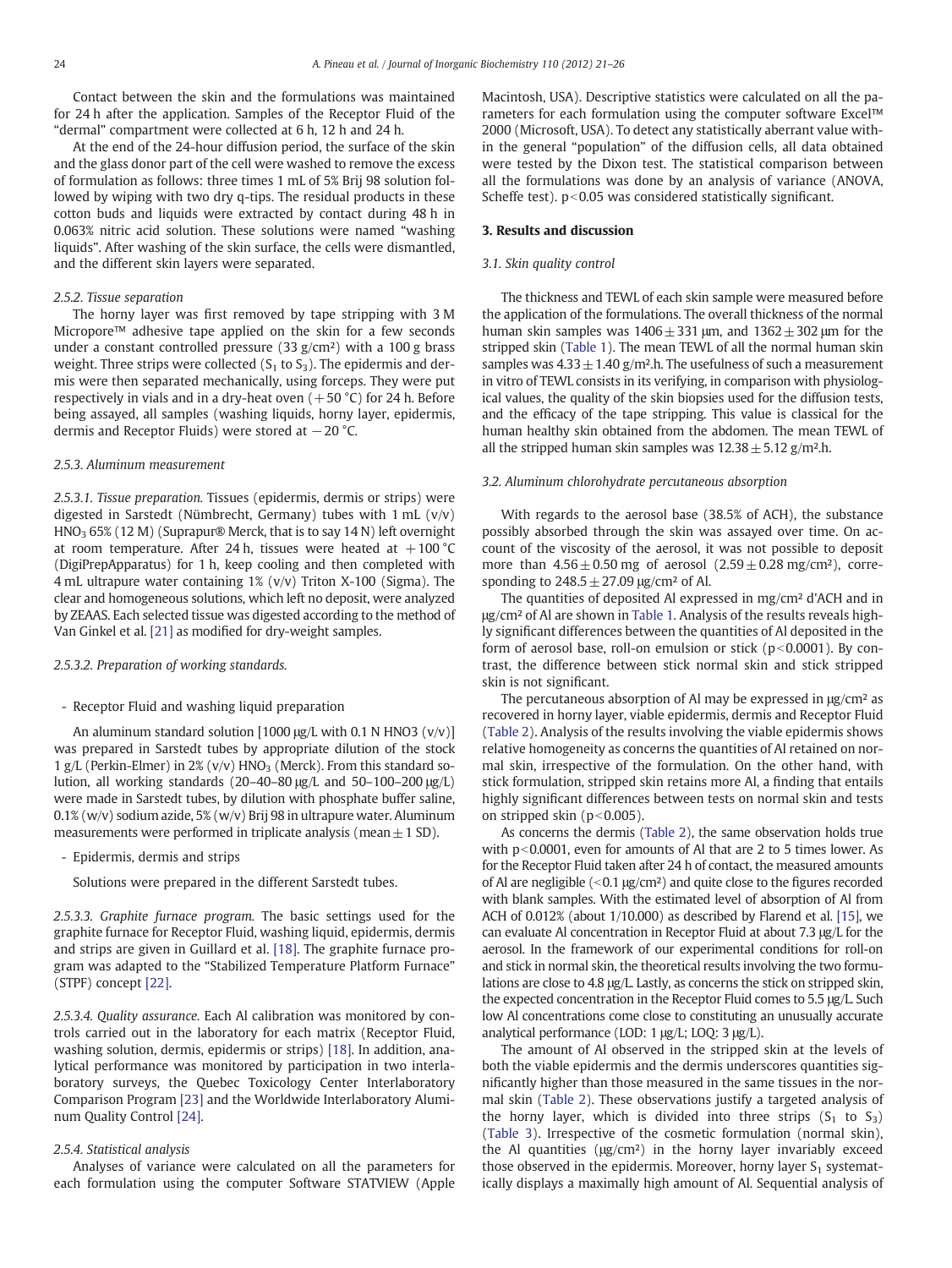#### <span id="page-4-0"></span>Table 1

Quality control of the diffusion cells [mean  $\pm$  SD, n = 10 cells/formulation (2 cells/donor, 5 donors)].

|                                                              | Sample<br>thickness (µm) | <b>TEWL</b><br>(g/m <sup>2</sup> h) | <b>ACH</b><br>concentration (%) | Aluminum concentration<br>$(Al^{3+})$ $(\%)$ | Formulation applied<br>(mg/cm <sup>2</sup> ) | Amount of aluminum<br>$(\mu g/cm^2)$ |
|--------------------------------------------------------------|--------------------------|-------------------------------------|---------------------------------|----------------------------------------------|----------------------------------------------|--------------------------------------|
| «Aerosol» base<br>Normal Skin                                | $1424 \pm 438$           | $4.42 \pm 1.16$                     | 38.5                            | 9.59                                         | $2.59 \pm 0.28$                              | $248.47 \pm 27.09^{a,b}$             |
| «Roll-on» emulsion<br>Normal Skin                            | $1424 + 363$             | $4.14 \pm 1.36$                     | 14.50                           | 3.61                                         | $4.55 \pm 0.28$                              | $164.30 \pm 10.21$                   |
| Stick<br>Normal skin                                         | $1357 + 250$             | $4.72 \pm 1.84$                     | 21.20                           | 5.28                                         | $3.10 \pm 0.64$                              | $163.80 \pm 33.77$                   |
| Mean values on 3 formulations<br>Normal skin                 | $1402 \pm 348$           | $4.43 \pm 1.45$                     |                                 |                                              | $3.41 \pm 0.94$                              | $192.19 \pm 47.46$                   |
| <b>Blank samples</b><br>Normal skin                          | $1433 \pm 236$           | $3.76 \pm 0.96$                     |                                 | $<$ LOD                                      | $<$ LOD                                      | $<$ LOD                              |
| Mean values on 3 formulations<br>Normal $skin + blanks$      | $1406 \pm 331$           | $4.33 \pm 1.40$                     |                                 |                                              |                                              |                                      |
| Stick<br>Stripped skin                                       | $1341 \pm 299$           | $13.69 \pm 5.38$                    |                                 | 5.28                                         | $3.61 \pm 0.72$                              | $190.50 \pm 37.95$                   |
| Blank samples<br>Stripped skin                               | $1403 \pm 339$           | $9.76 \pm 3.70$                     |                                 | $<$ LOD                                      | $<$ LOD                                      | $<$ LOD                              |
| Mean values on stick formulation<br>Stripped $skin + blanks$ | $1362 + 302$             | $12.38 \pm 5.12$                    |                                 |                                              |                                              |                                      |

 $a$  p<0.0001, compared to «roll-on» emulsion.

 $p<0.0001$ , compared to stick normal skin.

each formulation of the horny layer  $(S_1, Table 2)$  compared to the dermis (Table 3) indicates a sizable and steady diminution. Observation has shown a decrease of 6.6 (2.70 vs. 0.41 μg/cm²) for the stick, and 7.9 and 8.6 for aerosol and roll-on respectively. As concerns the tested formulations, the single significant difference  $(p<0.05)$  involves the antiperspirant stick and the roll-on emulsion for the horny layer  $(S_1)$  as well as the full horny layer  $(S)$ .

For the same formulation (stick), the total amount of Al in normal skin (6.14  $\mu$ g/cm<sup>2</sup>) is lower than on the stripped skin (11.43  $\mu$ g/cm<sup>2</sup>) (NS), a finding which indicates that the presence of the horny layer diminishes the quantity of this metal immediately diffusible at the levels of the epidermis and the dermis.

It should be noted that in this study, we have worked on biological samples coming from a relatively heterogeneous population (i.e., age, range of donors was 29–52 years), a factor that likely explains the large-scale scattering. The analytical results for blank samples (Table 3) remained very low and homogeneous, hence ruling out the possibility that the widespread scattering observed on skin tests with a Franz™ cell was due to contamination.

Subsequent to consideration of these results, it is important to discuss Al's transfer and kinetics in human skin. As is illustrated in Table 3, irrespective of the formulation, the horny layer showed increased Al concentration. Physiologically, this metal may be eliminated

#### Table 2

Total amounts of aluminum ( $\mu$ g/cm<sup>2</sup>) recovered [mean  $\pm$  SD, n = 10 cells/formulation (2 cells/donor, 5 donors)].

|                                 | Viable<br>epidermis<br>$(E)$ <sup>a</sup> | Dermis<br>$(D)$ <sup>a</sup> | Receptor<br>Fluid (RF)<br>24h <sup>a</sup> | Total skin<br>absorption<br>$(E+D+RF)^a$ |
|---------------------------------|-------------------------------------------|------------------------------|--------------------------------------------|------------------------------------------|
|                                 | $\mu$ g/cm <sup>2</sup>                   | $\mu$ g/cm <sup>2</sup>      | $\mu$ g/cm <sup>2</sup>                    | $\mu$ g/cm <sup>2</sup>                  |
| Normal skin                     |                                           |                              |                                            |                                          |
| «Aerosol» base                  | $1.49 + 2.09$                             | $0.28 + 0.18$                | $0.07 + 0.01$                              | $1.84 + 2.23$                            |
| «Roll-on» emulsion              | $0.30 + 0.36$                             | $0.16 + 0.05$                | $0.07 + 0.01$                              | $0.53 + 0.38$                            |
| Stick                           | $1.30 + 1.25$                             | $0.41 + 0.27^{\dagger}$      | $0.10 + 0.05$                              | $1.81 + 1.45$                            |
| <b>Blank samples</b>            | $0.022 + 0.004$                           | $0.13 + 0.04$                | $0.082 + 0.006$                            | $0.23 + 0.04$                            |
| $(n=5)$                         |                                           |                              |                                            |                                          |
| Stripped skin                   |                                           |                              |                                            |                                          |
| Stick                           | $9.42 + 7.82^{\dagger\ddagger}$           | $2.01 + 1.14$                | $0.07 + 0.03$ <sup>##</sup>                | $11.50 + 8.90^{\text{up}}$               |
| <b>Blank samples</b><br>$(n=5)$ | $0.05 + 0.02$                             | $0.18 + 0.05$                | $0.09 + 0.01$                              | $0.32 + 0.07$                            |

 $\sharp$ <sup>†‡</sup>p<0.01,  $\sharp$ #‡p<0.005,  $\sharp$ ##p<0.0001 compared to stick normal skin.

In all the samples ( $n= 10$  diffusion cells/formulation). Aluminum amounts were detected and quantified.

through desquamation, and it is possible to delay its transfer towards the epidermis and the dermis. On the other hand, alteration of the horny layer and, all the more so, stripping, suppresses the resultant protective screen and impedes the delay. At the level of the epidermis and the dermis, the quantity at hand may precipitate inside the eccrine sweat glands to produce insoluble aluminum hydroxide [\[3\],](#page-5-0) or else be propelled into the circulatory system and diffused throughout the organism.

As is shown in Table 2, analysis of total skin absorption corresponding to the overall quantity of Al/cm² measured in the viable epidermis, dermis and Receptor Fluid confirms the existence of a significant difference ( $p<0.005$ ) between stripped skin (11.50  $\mu$ g/cm<sup>2</sup>) and normal skin (1.81 μg/cm²) for the stick. The blanks remain very low ( $<$ 0.32 μg/cm²). Variably rapid Al transfer entails delayed diffusion. As a result, the kinetics of Al transfer from percutaneous antiperspirant application towards the blood pool is conditioned by a large number of parameters that may be cosmetic-dependent (pH, pKa, formulation, size-grading or granulometry) and tissue-dependent (thickness, integrity, vascularization, temperature) [\[25,26\].](#page-5-0)

In this study, using human skin in Franz™ diffusion cell, the fact that transfer kinetics cannot be comprehensively explored may be explained by the short duration of the experiment (24 h) and the

#### Table 3

Total amounts of aluminum ( $\mu$ g/cm<sup>2</sup>) recovered [mean  $\pm$  SD, n = 10 cells/formulation (2 cells/donor, 5 donors)].

|                                                                                | Horny layer<br>$(S1)^a$ | Horny layer<br>$(S2-S3)^{a}$ | Full horny<br>layer $(S)$ <sup>a</sup> | Total skin quantity<br>$(S + viable)$<br>$epidermis + dermis)$ |
|--------------------------------------------------------------------------------|-------------------------|------------------------------|----------------------------------------|----------------------------------------------------------------|
|                                                                                | $\mu$ g/cm <sup>2</sup> | $\mu$ g/cm <sup>2</sup>      | $\mu$ g/cm <sup>2</sup>                | $\mu$ g/cm <sup>2</sup>                                        |
| Normal skin                                                                    |                         |                              |                                        |                                                                |
| «Aerosol» base                                                                 | $2.20 + 2.14$           | $1.78 + 1.76$                | $3.98 + 3.89$                          | $5.75 + 6.17$                                                  |
| «Roll-on»<br>emulsion                                                          | $1.36 + 1.24$           | $0.88 + 0.65$                | $2.24 + 1.87$                          | $2.69 + 2.27$                                                  |
| Stick                                                                          | $2.70 + 1.15^*$         | $1.73 + 0.71$                | $4.43 + 1.79$ <sup>*</sup>             | $6.14 + 3.31^*$                                                |
| Blank samples $0.000 \pm 0.000$ $0.044 \pm 0.017$ $0.044 \pm 0.017$<br>$(n=5)$ |                         |                              |                                        | $0.20 + 0.06$                                                  |
| Stripped skin                                                                  |                         |                              |                                        |                                                                |
| Stick                                                                          |                         |                              |                                        | $11.43 + 9.00$                                                 |
| <b>Blank samples</b><br>$(n=5)$                                                |                         |                              |                                        | $0.32 + 0.08$                                                  |

In all the samples ( $n= 10$  diffusion cells/formulation). Aluminum amounts were detected and quantified.

 $p$ <0.05 compared to «roll-on» emulsion normal skin.